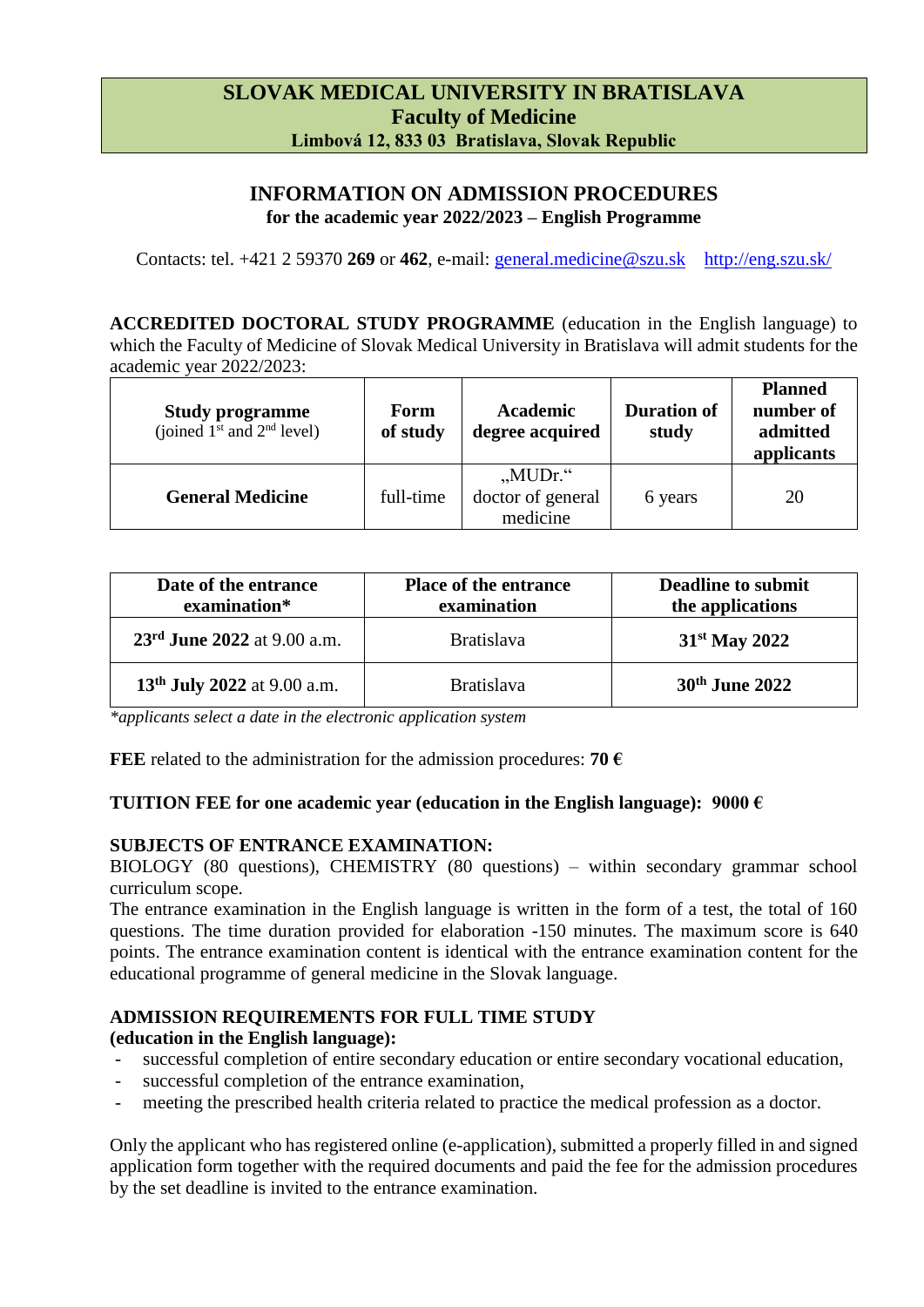# **ENTRANCE EXAMINATION RESULTS EVALUATION:**

Each applicant draws his/her own code by lot under which the tests are evaluated. The computer allocates numbers of points and ranking of applicants. The results are published on the university and faculty website. The criterion for admission is the number of points obtained in the written test.

# **GENERAL INFORMATION ON ADMISSION PROCEDURES:**

The application must be registered online (e-application) via the MAIS system (academic information system) at **<https://mais.szu.sk/eprihlaska>** - "EN" version (please, use the Mozilla Firefox web browser) and then the signed printed version must be sent to the address:

### **PEDAGOGICKÝ ODBOR SLOVENSKÁ ZDRAVOTNÍCKA UNIVERZITA Limbová 12 833 03 Bratislava SLOVAKIA**

The fee of 70  $\epsilon$  for the admission procedures must be paid **exclusively by bank transfer** to the SMU account in Bratislava:

| Name of the account – beneficiary: | Slovenská zdravotnícka univerzita v Bratislave                      |
|------------------------------------|---------------------------------------------------------------------|
| Name and address of the bank:      | ŠTÁTNA POKLADNICA, Radlinského 32, Bratislava                       |
| Account number in the format IBAN: | SK87 8180 0000 0070 0020 0522                                       |
| SWIFT/BIC:                         | <b>SPSRSKBA</b>                                                     |
| Variable symbol:                   | 1001008411                                                          |
| Information for the recipient:     | GM application fee 2022/2023 - name and SURNAME<br>of the applicant |

The faculty does not refund the payment made for the admission procedures.

**REQUIRED DOCUMENTS - each applicant must attach** the following materials and documents **to their printed and signed application**:

- secondary school leaving certificate with Apostille (official certificates on a successful completion of entire secondary education accompanied with an authorized translation into the Slovak language),
- applicants who complete their secondary school in the current academic year must submit the verified secondary school leaving certificate on the day of entrance examination at the latest (authorized translation into the Slovak language),
- decision on the recognition of equivalence of the secondary school leaving certificate obtained abroad (submit until the day of entrance examination) - this document is issued by "**Regionálny úrad školskej správy v Bratislave" - Regional Office of the School Governance in Bratislava**. Address: Tomášikova street 46, 831 04 Bratislava. <https://www.minedu.sk/recognition-of-completed-studies-at-primary-and-secondary-schools-abroad/>
- copy of payment made for the admission procedures 70  $\epsilon$ ,
- medical certificate of fitness for university studies in the study programme General Medicine and for practicing the medical profession as a doctor including the proof of vaccination against Hepatitis B,
- Curriculum vitae (in English),
- birth certificate (authorized translation into the Slovak language),
- copy of passport / ID card,
- one passport-sized photo  $(3.5 \times 4.5 \text{ cm})$ .

### *Contract partner (agency):*

- *StudiMed GmbH, Köln – Germany: [dimitar.dimitrov@studimed.de,](mailto:dimitar.dimitrov@studimed.de) www.studimed.de*